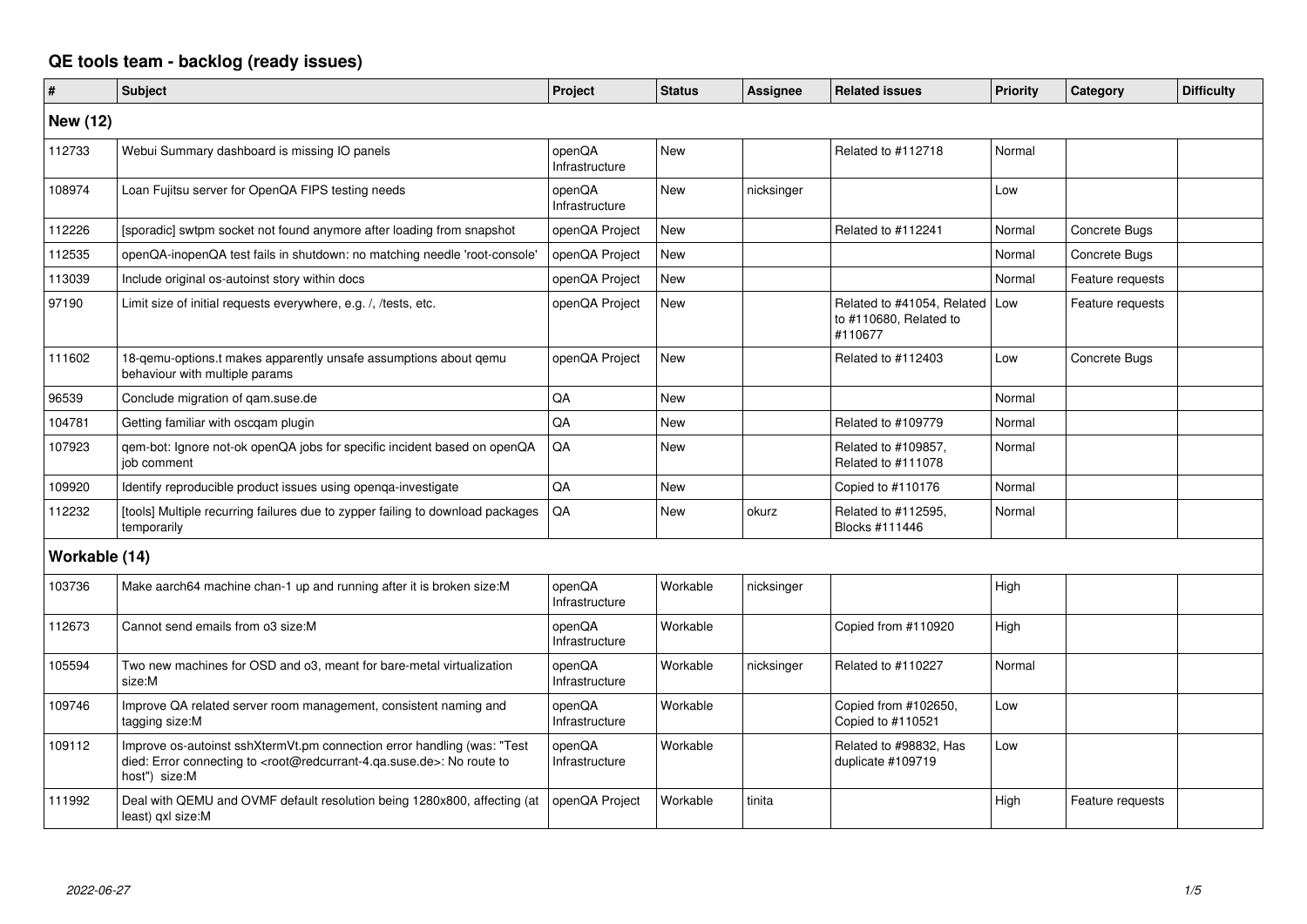| #               | <b>Subject</b>                                                                                                                                                                        | Project                  | <b>Status</b> | Assignee   | <b>Related issues</b>                                                                                                                                                              | Priority | Category         | <b>Difficulty</b> |
|-----------------|---------------------------------------------------------------------------------------------------------------------------------------------------------------------------------------|--------------------------|---------------|------------|------------------------------------------------------------------------------------------------------------------------------------------------------------------------------------|----------|------------------|-------------------|
| 95783           | Provide support for multi-machine scenarios handled by openqa-investigate<br>size:M                                                                                                   | openQA Project           | Workable      | mkittler   | Related to #103425,<br>Related to #71809, Related<br>to #69976, Related to<br>#107014, Related to<br>#110518, Related to<br>#110530, Related to<br>#110176, Copied from<br>#81859  | Normal   | Feature requests |                   |
| 111066          | Document suggested workflows for multiple teams reviewing openQA test<br>results size:M                                                                                               | openQA Project           | Workable      |            |                                                                                                                                                                                    | Normal   | Feature requests |                   |
| 81899           | [easy][beginner] Move code from isotovideo to a module size:M                                                                                                                         | openQA Project           | Workable      | okurz      | Related to #108530                                                                                                                                                                 | Low      | Feature requests |                   |
| 99663           | Use more perl signatures - os-autoinst size:M                                                                                                                                         | openQA Project           | Workable      | okurz      | Related to #102146,<br>Related to #104986,<br>Related to #104520,<br>Related to #106654,<br>Related to #108323,<br>Related to #110983,<br>Related to #112319,<br>Copied to #100967 | Low      | Feature requests |                   |
| 100967          | Use more perl signatures - openQA size:M                                                                                                                                              | openQA Project           | Workable      | okurz      | Copied from #99663,<br>Copied to #105127                                                                                                                                           | Low      | Feature requests |                   |
| 106056          | [virtualization][tools] Improve retry behaviour and connection error handling<br>in backend::ipmi (was: "Fail to connect openqaipmi5-sp.qa.suse.de on our<br>osd environment") size:M | openQA Project           | Workable      |            | Related to #102650                                                                                                                                                                 | Low      | Feature requests |                   |
| 107941          | [sporadic] openQA Fullstack test t/full-stack.t can still fail with "udevadm" log<br>message size:M                                                                                   | openQA Project           | Workable      |            |                                                                                                                                                                                    | Low      | Concrete Bugs    |                   |
| 111338          | Open source https://gitlab.suse.de/qa-maintenance/mtui size:M                                                                                                                         | $\mathsf{QA}$            | Workable      |            | Copied to #111341                                                                                                                                                                  | Low      |                  |                   |
| In Progress (2) |                                                                                                                                                                                       |                          |               |            |                                                                                                                                                                                    |          |                  |                   |
| 107032          | [timeboxed:20h] [spike] Create integration test of os-autoinst's VNC module<br>with VMWare's VNC-over-websockets size:S                                                               | openQA Project           | In Progress   | mkittler   |                                                                                                                                                                                    | High     | Feature requests |                   |
| 111341          | Open source https://gitlab.suse.de/qa-maintenance/qam-oscplugin/ size:M                                                                                                               | QA                       | In Progress   | osukup     | Copied from #111338                                                                                                                                                                | Normal   |                  |                   |
| Blocked (34)    |                                                                                                                                                                                       |                          |               |            |                                                                                                                                                                                    |          |                  |                   |
| 110545          | Investigate and fix higher instability of openqaworker-arm-4/5 vs. arm-1/2/3<br>further things to try size:M                                                                          | openQA<br>Infrastructure | Blocked       | okurz      | Copied to #111578                                                                                                                                                                  | High     |                  |                   |
| 110920          | Emails from 03 are rejected by mx2.suse.de for certain sender/recipients<br>size:S                                                                                                    | openQA<br>Infrastructure | Blocked       | okurz      | Copied from #110629,<br>Copied to #112673                                                                                                                                          | High     |                  |                   |
| 97862           | More openQA worker hardware for OSD size:M                                                                                                                                            | openQA<br>Infrastructure | Blocked       | okurz      | Copied from #97043,<br>Copied to #104970                                                                                                                                           | Normal   |                  |                   |
| 111578          | Recover openqaworker-arm-4/5 after "bricking" in #110545                                                                                                                              | openQA<br>Infrastructure | Blocked       | nicksinger | Copied from #110545                                                                                                                                                                | Low      |                  |                   |
| 109668          | [saga][epic] Stable and updated non-qemu backends for SLE validation                                                                                                                  | openQA Project           | Blocked       | okurz      | Related to #37339                                                                                                                                                                  | High     | Feature requests |                   |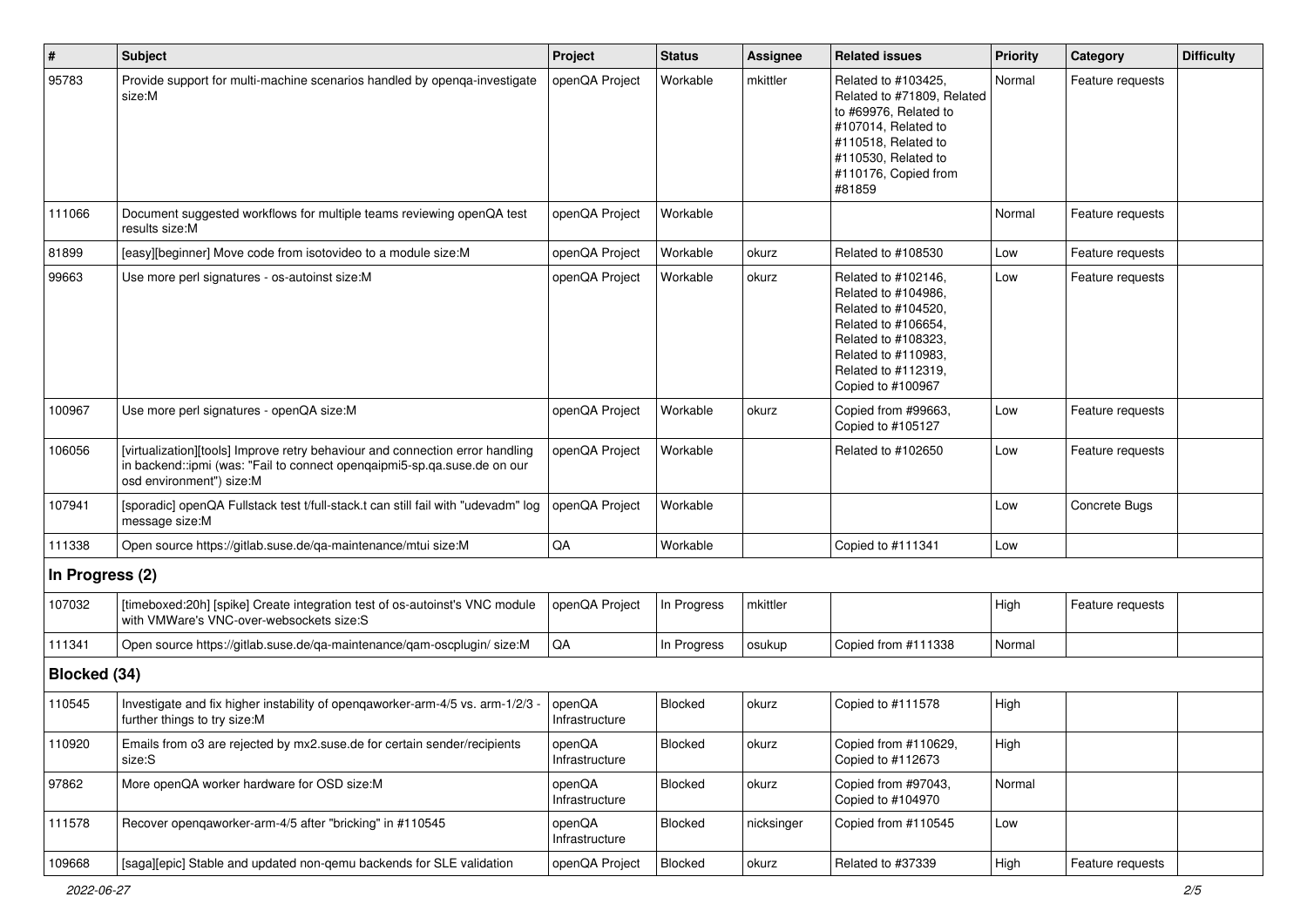| $\pmb{\sharp}$ | <b>Subject</b>                                                                                                                                                                                                             | <b>Project</b> | <b>Status</b>  | Assignee | <b>Related issues</b>                                                                                                                                    | Priority | Category         | <b>Difficulty</b> |
|----------------|----------------------------------------------------------------------------------------------------------------------------------------------------------------------------------------------------------------------------|----------------|----------------|----------|----------------------------------------------------------------------------------------------------------------------------------------------------------|----------|------------------|-------------------|
| 80142          | [saga][epic] Scale out: Redundant/load-balancing deployments of openQA,<br>easy containers, containers on kubernetes                                                                                                       | openQA Project | Blocked        | okurz    | Related to #80466, Related<br>to #92893, Related to<br>#110497                                                                                           | High     | Feature requests |                   |
| 101048         | [epic] Investigate and fix higher instability of opengaworker-arm-4/5 vs.<br>$arm-1/2/3$                                                                                                                                   | openQA Project | <b>Blocked</b> | mkittler | Related to #101030                                                                                                                                       | High     | Concrete Bugs    |                   |
| 100688         | [epic][virtualization][3rd party hypervisor] Add svirt backend compatibility for<br>vmware 7.0                                                                                                                             | openQA Project | <b>Blocked</b> | okurz    |                                                                                                                                                          | High     | Feature requests |                   |
| 109656         | [epic] Stable non-gemu backends                                                                                                                                                                                            | openQA Project | <b>Blocked</b> | okurz    | Related to #99345                                                                                                                                        | Normal   | Feature requests |                   |
| 80150          | [epic] Scale out openQA: Easier openQA setup                                                                                                                                                                               | openQA Project | <b>Blocked</b> | okurz    |                                                                                                                                                          | Normal   | Feature requests |                   |
| 91914          | [epic] Make reviewing openQA results per squad easier                                                                                                                                                                      | openQA Project | Blocked        | okurz    | Related to #52655, Related<br>to #93710, Copied from<br>#91467, Copied to #99306                                                                         | Normal   | Feature requests |                   |
| 92854          | [epic] limit overload of openQA webUI by heavy requests                                                                                                                                                                    | openQA Project | <b>Blocked</b> | okurz    | Copied from #92770                                                                                                                                       | Normal   | Feature requests |                   |
| 96263          | [epic] Exclude certain Minion tasks from "Too many Minion job failures alert"<br>alert                                                                                                                                     | openQA Project | <b>Blocked</b> | okurz    | Related to #96197, Related<br>to #98499, Related to<br>#70768                                                                                            | Normal   | Feature requests |                   |
| 98472          | [epic] Scale out: Disaster recovery deployments of existing openQA<br>infrastructures                                                                                                                                      | openQA Project | <b>Blocked</b> | okurz    |                                                                                                                                                          | Normal   | Feature requests |                   |
| 99831          | [epic] Better handle minion tasks failing with "Job terminated unexpectedly"                                                                                                                                               | openQA Project | Blocked        | mkittler |                                                                                                                                                          | Normal   | Feature requests |                   |
| 103962         | [saga][epic] Easy multi-machine handling: MM-tests as first-class citizens                                                                                                                                                 | openQA Project | <b>Blocked</b> | mkittler | Copied to #112862                                                                                                                                        | Normal   | Feature requests |                   |
| 103971         | [epic] Easy *re*-triggering and cloning of multi-machine tests                                                                                                                                                             | openQA Project | <b>Blocked</b> | mkittler | Related to #66071                                                                                                                                        | Normal   | Feature requests |                   |
| 106922         | [epic][sporadic] openga_from_git fails in dashboard due to<br>ensure unlocked desktop not expecting password entry screen in case of<br>locked desktop auto review:"match=desktop-runner, screenlock timed<br>out.*":retry | openQA Project | Blocked        | okurz    | Related to #103122,<br>Related to #92092, Related<br>to #44441, Related to<br>#46589, Related to<br>#64078, Copied from<br>#106919, Copied to<br>#108527 | Normal   | Feature requests |                   |
| 108530         | os-autoinst plugins: x11 start program from os-autoinst-distri-openQA<br>dynamically loaded from another git repo size:M                                                                                                   | openQA Project | <b>Blocked</b> | cdywan   | Related to #81899                                                                                                                                        | Normal   | Feature requests |                   |
| 108527         | [epic] os-autoinst plugins (or wheels or leaves or scrolls) for scalable code<br>reuse of helper functions and segmented test distributions                                                                                | openQA Project | Blocked        | okurz    | Copied from #106922                                                                                                                                      | Normal   | Feature requests |                   |
| 109846         | [epic] Ensure all our database tables accomodate enough data, e.g. bigint<br>for id's                                                                                                                                      | openQA Project | Blocked        | okurz    | Copied from #109836                                                                                                                                      | Normal   | Feature requests |                   |
| 111860         | [epic] Upgrade all our infrastructure, e.g. o3+osd workers+webui and<br>production workloads, to openSUSE Leap 15.4                                                                                                        | openQA Project | <b>Blocked</b> | okurz    | Copied from #99183                                                                                                                                       | Normal   | Organisational   |                   |
| 99660          | [epic] Use more perl signatures in our perl projects                                                                                                                                                                       | openQA Project | Blocked        | okurz    |                                                                                                                                                          | Low      | Feature requests |                   |
| 109740         | [epic] Stable os-autoinst unit tests with good coverage                                                                                                                                                                    | openQA Project | <b>Blocked</b> | okurz    | Related to #109620                                                                                                                                       | Low      | Feature requests |                   |
| 81060          | [epic] openQA web UI in kubernetes                                                                                                                                                                                         | openQA Project | Blocked        | okurz    | Related to #76978                                                                                                                                        | Low      | Feature requests |                   |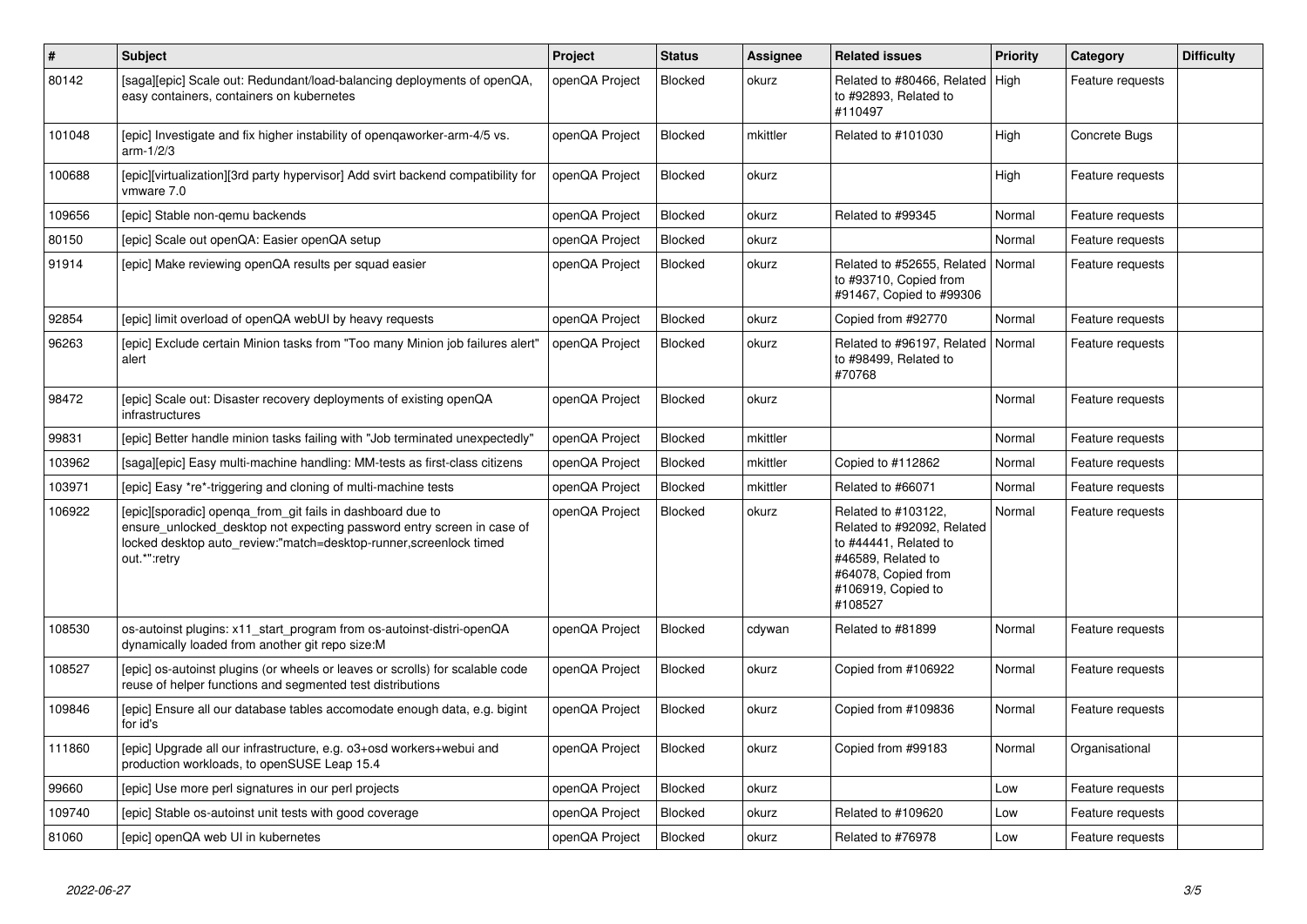| $\sharp$      | Subject                                                                                                                                                                                                                     | Project                  | <b>Status</b> | <b>Assignee</b> | <b>Related issues</b>                                             | <b>Priority</b> | Category         | <b>Difficulty</b> |
|---------------|-----------------------------------------------------------------------------------------------------------------------------------------------------------------------------------------------------------------------------|--------------------------|---------------|-----------------|-------------------------------------------------------------------|-----------------|------------------|-------------------|
| 98952         | [epic] t/full-stack.t sporadically fails "clickElement: element not interactable'<br>and other errors                                                                                                                       | openQA Project           | Blocked       | mkittler        | Related to #101734                                                | Low             | Concrete Bugs    |                   |
| 99579         | [epic][retro] Follow-up to "Published QCOW images appear to be<br>uncompressed"                                                                                                                                             | openQA Project           | Blocked       | okurz           | Related to #96557, Copied<br>from #99246                          | Low             | Organisational   |                   |
| 109659        | [epic] More remote workers                                                                                                                                                                                                  | openQA Project           | Blocked       | okurz           |                                                                   | Low             | Feature requests |                   |
| 91646         | [saga][epic] SUSE Maintenance QA workflows with fully automated testing,<br>approval and release                                                                                                                            | QA                       | Blocked       | okurz           | Copied to #99303                                                  | Normal          |                  |                   |
| 94105         | [epic] Use feedback from openga-investigate to automatically inform on<br>github pull requests, open tickets, weed out automatically failed tests                                                                           | QA                       | Blocked       | okurz           | Related to #91773, Related<br>to #107014                          | Normal          |                  |                   |
| 110884        | [epic] Properly maintained open source mtui+oscgam                                                                                                                                                                          | QA                       | Blocked       | okurz           |                                                                   | Normal          |                  |                   |
| 111347        | [saga][epic] Properly maintained Maintenance QA tooling                                                                                                                                                                     | QA                       | Blocked       | okurz           | Copied from #99303                                                | Normal          |                  |                   |
| 112367        | [tools] python-paramiko on Leap/SLE throws exception with ed25519 key<br>size:M                                                                                                                                             | QA                       | Blocked       | jbaier cz       |                                                                   | Normal          |                  |                   |
| 111446        | openQA-in-openQA tests fail due to corrupted downloaded rpm<br>auto_review:"Test died: command '.*zypper -n in<br>os-autoinst-distri-opensuse-deps' failed at<br>openqa//tests/install/test_distribution.pm line 1.*":retry | QA                       | Blocked       | okurz           | Blocked by #112232                                                | Low             |                  |                   |
| Feedback (14) |                                                                                                                                                                                                                             |                          |               |                 |                                                                   |                 |                  |                   |
| 111986        | Ensure uno openganet opensuse org is properly used                                                                                                                                                                          | openQA<br>Infrastructure | Feedback      | okurz           | Copied from #111473                                               | Normal          |                  |                   |
| 112916        | postgresql.conf is invalid after recent salt changes size: M                                                                                                                                                                | openQA<br>Infrastructure | Feedback      | okurz           | Copied from #112718                                               | Normal          |                  |                   |
| 111171        | Handle installation of new FC switch                                                                                                                                                                                        | openQA<br>Infrastructure | Feedback      | okurz           |                                                                   | Low             |                  |                   |
| 111473        | Get replacements for imagetester and openqaworker1 size:M                                                                                                                                                                   | openQA<br>Infrastructure | Feedback      | okurz           | Copied to #111986                                                 | Low             |                  |                   |
| 112595        | continous deployment installed old version of openQA due to timeout<br>accessing a repo size:M                                                                                                                              | openQA Project           | Feedback      | mkittler        | Related to #112232                                                | High            | Concrete Bugs    |                   |
| 113030        | test distribution directory git revision can be parsed as "UNKNOWN" and<br>openQA investigation fails to show test git log                                                                                                  | openQA Project           | Feedback      | okurz           |                                                                   | High            | Concrete Bugs    |                   |
| 112265        | Just use bigint in all our database tables (for auto-incremented ID-columns)                                                                                                                                                | openQA Project           | Feedback      | mkittler        | Related to #112718                                                | Normal          | Feature requests |                   |
| 106759        | Worker xyz has no heartbeat (400 seconds), restarting repeatedly reported<br>on o3 size:M                                                                                                                                   | openQA Project           | Feedback      | cdywan          | Blocked by #110677,<br>Blocked by #110680,<br>Copied from #105828 | Normal          | Concrete Bugs    |                   |
| 110542        | Try to mitigate "VNC typing issues" with disabled key repeat                                                                                                                                                                | openQA Project           | Feedback      | okurz           | Related to #111752                                                | Normal          | Feature requests |                   |
| 111989        | Seems like o3 machines do not automatically reboot anymore, likely<br>because we continuously call `zypper dup` so that the nightly upgrades don't<br>find any changes? size:M                                              | openQA Project           | Feedback      | okurz           | Copied from #105379                                               | Normal          | Concrete Bugs    |                   |
| 111329        | openQA within kubernetes with tested helm charts size:M                                                                                                                                                                     | openQA Project           | Feedback      | jbaier_cz       |                                                                   | Low             | Feature requests |                   |